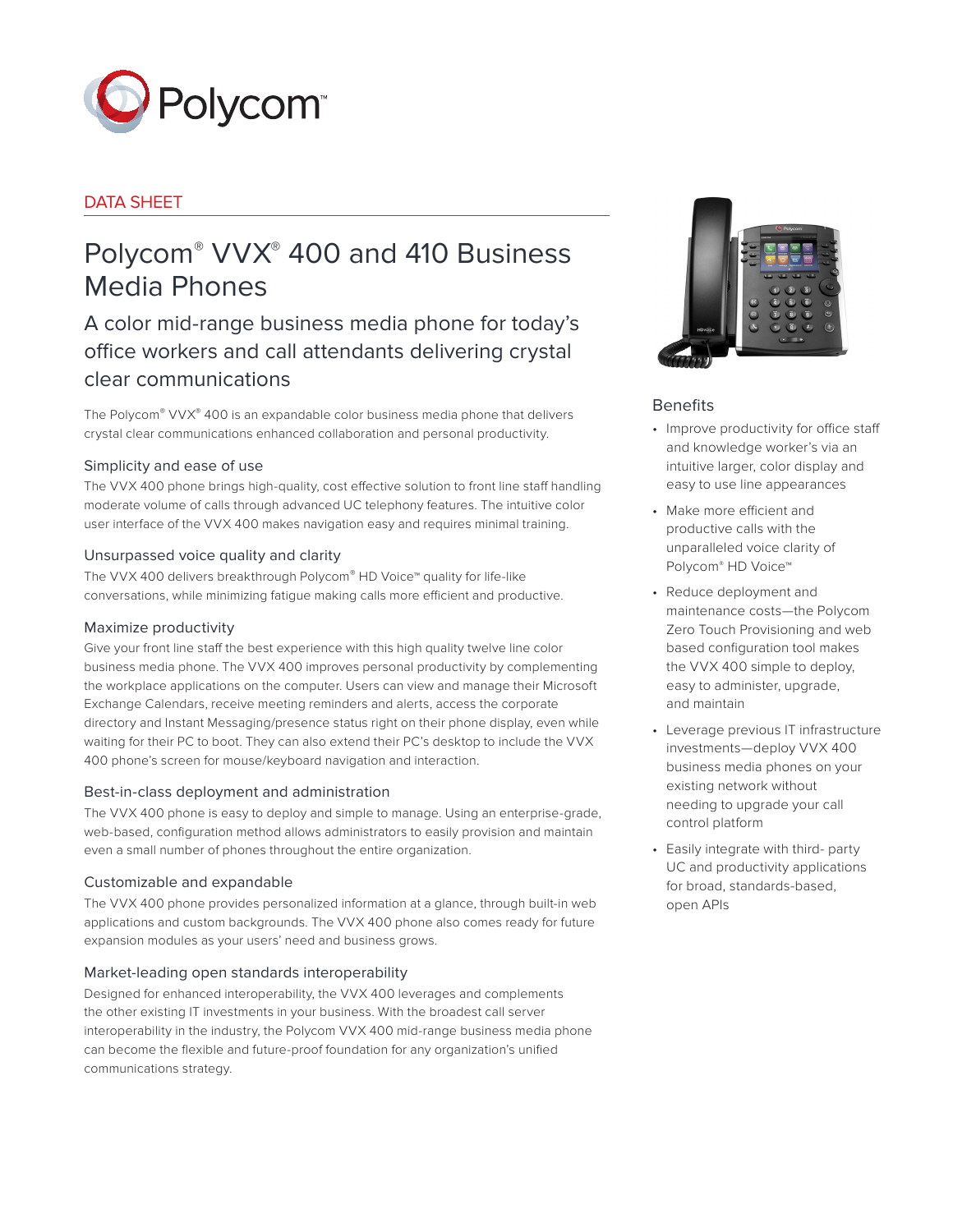# Polycom VVX 400 specifications

## User interface features

- Backlit 3.5" color LCD (320 x 240) resolution
- Voicemail support $2$
- WebKit-based Browser
- Adjustable base height
- Unicode UTF-8 character support. Multilingual user interface including Chinese, Danish, Dutch, English (Canada/ US/UK), French, German, Italian, Japanese, Korean, Norwegian, Polish, Portuguese, Russian, Slovenian, Spanish, and Swedish

## Audio features

- Polycom HD Voice technology delivers life-like voice quality for each audio pathhandset, the hands-free speakerphone, and the optional headset<sup>1</sup>
- Polycom® Acoustic Clarity™ technology providing full-duplex conversations, acoustic echo cancellation and background noise suppression
- Type 1 compliant (IEEE 1329 full duplex)
- Frequency response 150 Hz 7 kHz for handset, optional headset and handsfree speakerphone modes
- Codecs: G.711 (A-law and μ-law), G.729AB, G.722, G.722.1, G.722.1C, iLBC
- Individual volume settings with visual feedback for each audio path
- Voice activity detection
- Comfort noise generation
- DTMF tone generation (RFC 2833 and in-band)
- Low-delay audio packet transmission
- Adaptive jitter buffers
- Packet loss concealment

## Headset and handset compatibility

- Dedicated RJ-9 headset port
- Hearing aid compatibility to ITU-T P.370 and TIA 504A standards
- Compliant with ADA Section 508 Subpart B 1194.23 (all)
- Hearing aid compatible (HAC) handset for magnetic coupling to hearing aids
- Compatible with commercially-available TTY adapter equipment

## Call handling features<sup>2</sup>

- 12 lines (programmable line keys)
- Shared call/bridged line appearance
- Busy Lamp Field (BLF)
- Flexible line appearance (one or more line keys can be assigned for each line extension)
- Distinctive incoming call treatment/ call waiting
- Call timer and call waiting
- Call transfer, hold, divert (forward), pickup
- Called, calling, connected party information
- Local three-way audio conferencing
- One-touch speed dial, redial
- Remote missed call notification
- Do not disturb function
- Electronic hook switch capable
- Local configurable digit map/dial plan

#### Open application platform

- WebKit enabled full browser that supports HTML5, CSS, SSL security, and JavaScript
- Supports Polycom Apps SDK and API for third-party business and personal applications
- Bundled with Polycom UC Software:
	- Corporate Directory Access using LDAP
	- Local Voice Call Recording on USB flash drive
	- Visual Conference Management

## Network and provisioning

- SIP Protocol Support
- SDP
- IETF SIP (RFC 3261 and companion RFCs)
- Two-port Gigabit Ethernet switch
- 10/100Base-TX across LAN and PC Ports
- 1000Base-TX available on VVX410
- Conforms to IEEE802.3-2005 (Clause 40) for Physical Media Attachment
- Conforms to IEEE802.3-2002 (Clause 28) for Link Partner Auto-Negotiation
- Manual or dynamic host configuration protocol (DHCP) network setup
- Time and date synchronization using SNTP
- FTP/TFTP/HTTP/HTTPS serverbased central provisioning for mass deployments
- Provisioning and call server redundancy supported $2$
- QoS Support IEEE 802.1p/Q tagging (VLAN), Layer 3 TOS, and DHCP
- VLAN-CDP, DHCP VLAN discovery, LLDP-MED for VLAN discovery
- Network Address Translation (NAT)– support for static configuration and "Keep-Alive" SIP signaling
- RTCP and RTP support
- Event logging
- Syslog
- Hardware diagnostics
- Status and statistics reporting
- $\cdot$  IPv4
- TCP
- UDP
- DNS-SRV

#### Security

- 802.1X Authentication and EAPOL
- Media encryption via SRTP
- Transport Layer Security (TLS)
- Encrypted configuration files
- Digest authentication
- Password login
- Support for URL syntax with password for boot server address
- HTTPS secure provisioning
- Support for signed software executables

## Power

- Built-in auto sensing IEEE 802.3 af Power over Ethernet (Class 2)
- Energy-saving after hours mode
- External Universal AC Adapter (optional), 48VDC; 12W

## Approvals

- FCC Part 15 (CFR 47) Class B
- ICES-003 Class B
- EN55022 Class B
- CISPR22 Class B
- VCCI Class B
- EN55024
- EN61000-3-2; EN61000-3-3
- NZ Telepermit
- Korea KC<sup>3</sup>
- UAE TRA

Safety • UL 60950-1 • CE Mark

• EN 60950-1 • IEC 60950-1 • AS/NZS 60950-1 • ICASA (add) • CITC (add)

• Russia GOST-R<sup>3</sup> • Brazil ANATEL<sup>3</sup>

• Australia A & C Tick • ROHS compliant

• CAN/CSA C22.2 No 60950-1